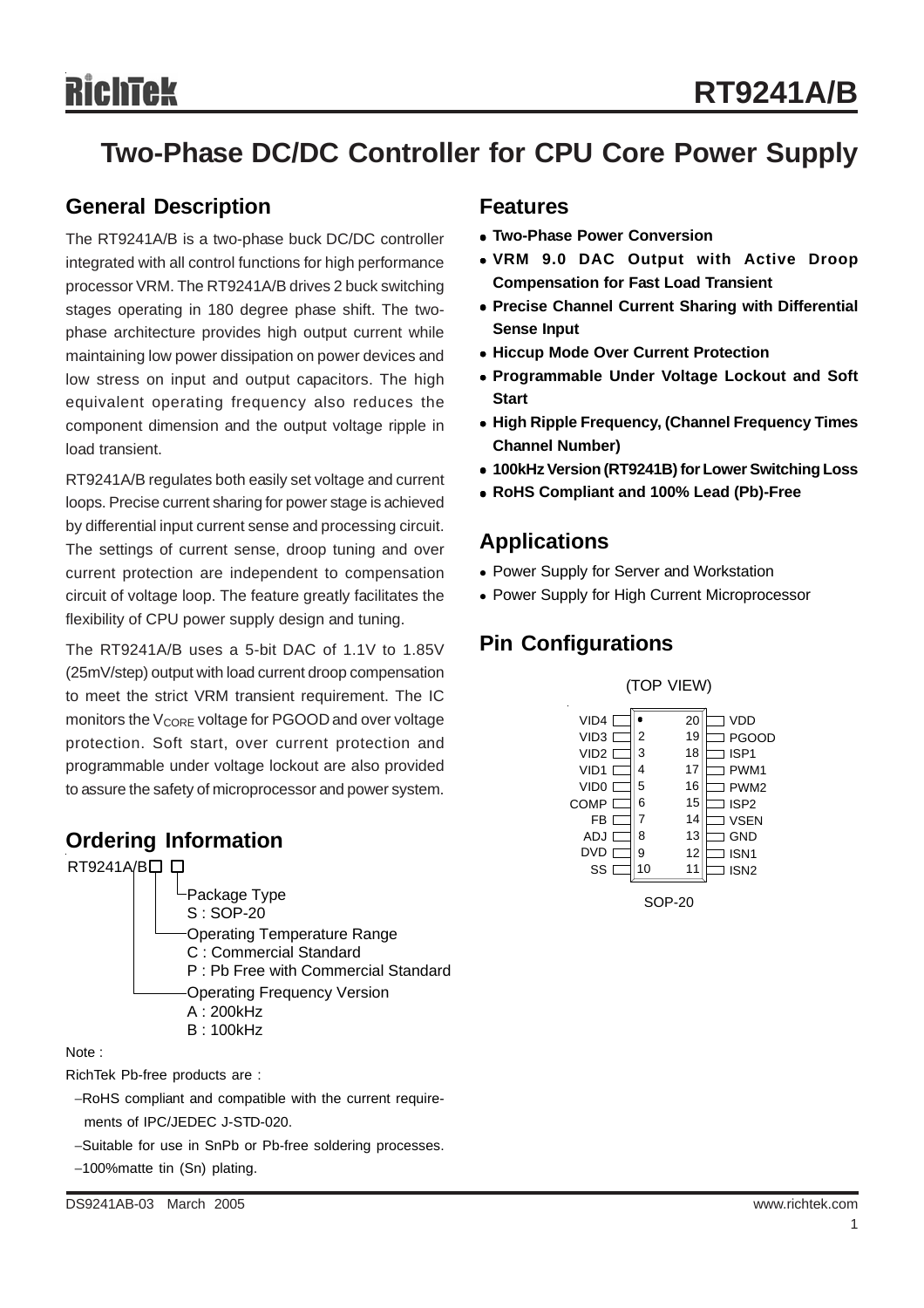# **Typical Application Circuit**

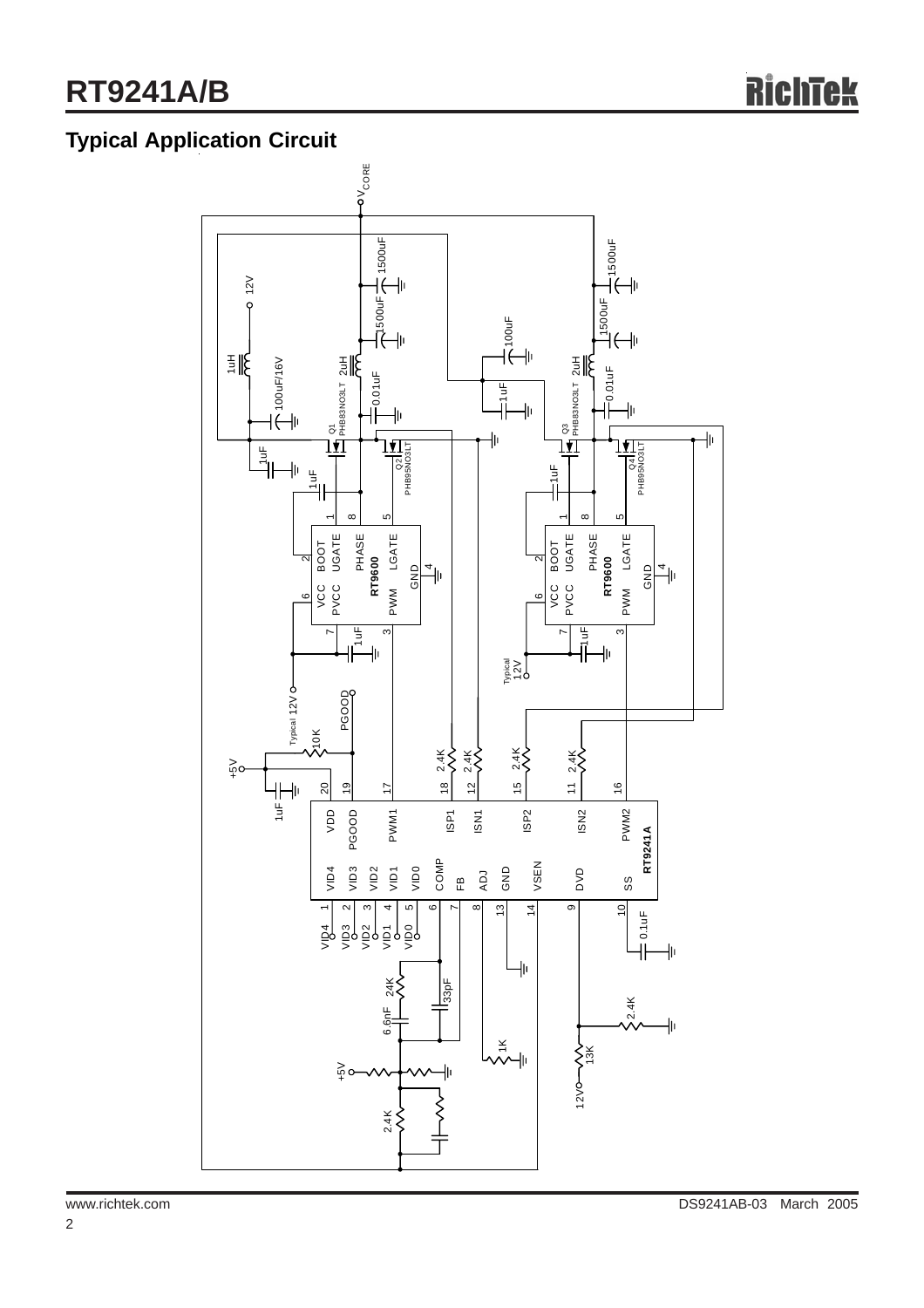**RichTek** 

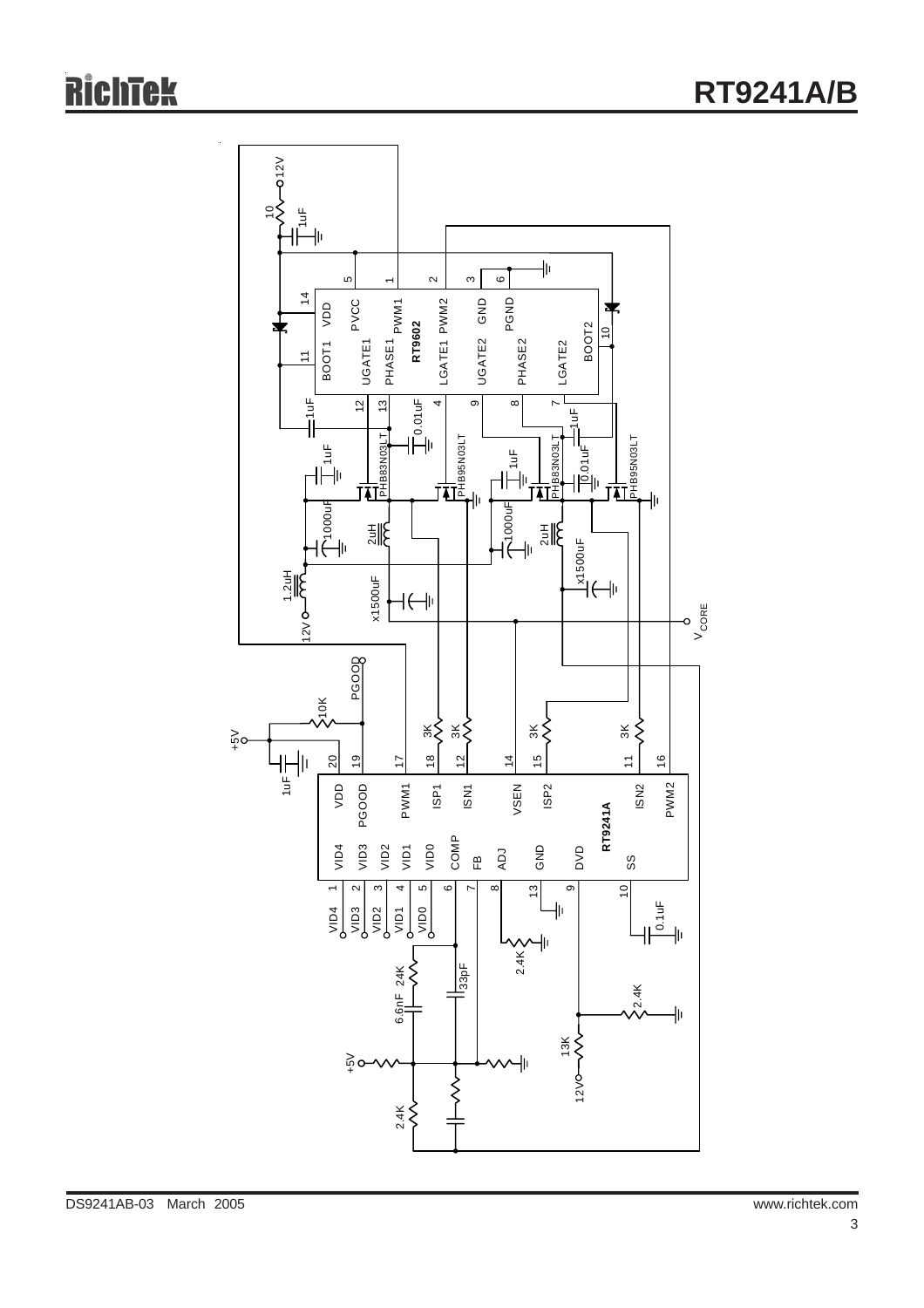# **Function Block Diagram**

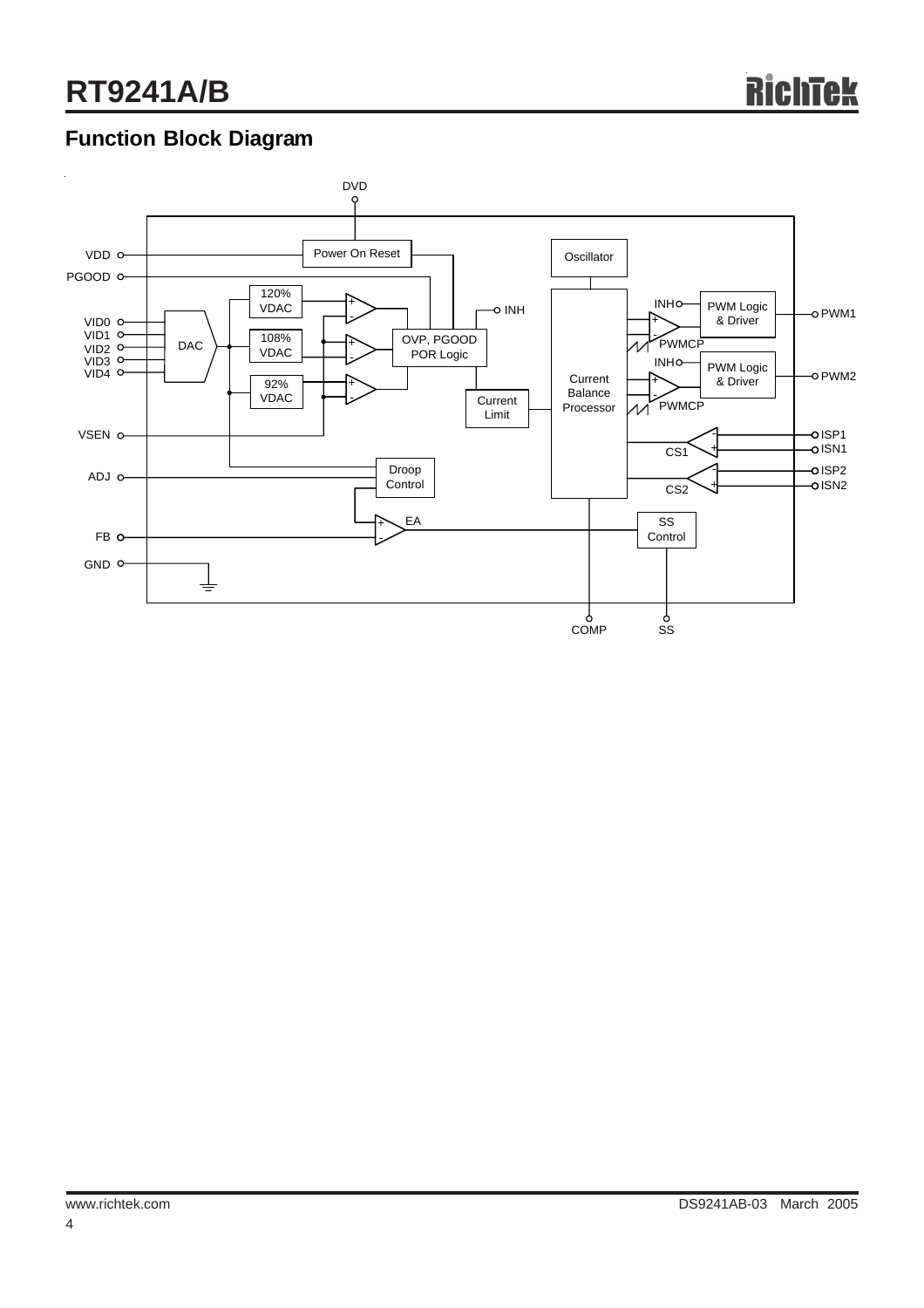## **Functional Pin Description**

### **VID4, VID3, VID2, VID1 and VID0 ( Pin1,2,3,4,5)**

DAC voltage identification inputs for VRM9.0. These pins are TTL-compatible and internally pulled to VDD if left open.

### **COMP (Pin 6)**

Output of the error amplifier and input of the PWM comparator.

### **FB (Pin 7)**

Inverting input of the internal error amplifier.

### **ADJ (Pin 8)**

Current sense output for active droop adjust. Connect a resistor from this pin to GND to set the amount of load droop. This pin should not be opened.

### **DVD (Pin 9)**

Programmable power UVLO detection input. Trip threshold =  $1.25V$  at  $V_{\text{DVD}}$  rising

### **SS (Pin 10)**

Connect this SS pin to GND with a capacitor to set the start time interval. Pull this pin below 1V (ramp valley of saw-tooth wave in pulse width modulator) to shutdown the converter output.

### **ISN1 (Pin 12), ISN2 (Pin 11)**

Current sense inputs from the individual converter channel's sense component GND nodes.

### **GND (Pin 13)**

Ground for the IC.

### **VSEN (Pin 14)**

Power good and over voltage monitor input. Connect to the microprocessor-CORE voltage.

### **ISP1 (Pin 18), ISP2 (Pin 15)**

Current sense inputs for individual converter channels. Tie this pin to the component sense node.

### **PWM1 (Pin 17), PWM2 (Pin 16)**

PWM outputs for each driven channel. Connect these pins to the PWM input of the MOSFET driver.

### **PGOOD (Pin 19)**

Power good open-drain output.

### **VDD (Pin 20)**

IC power supply. Connect this pin to a 5V supply.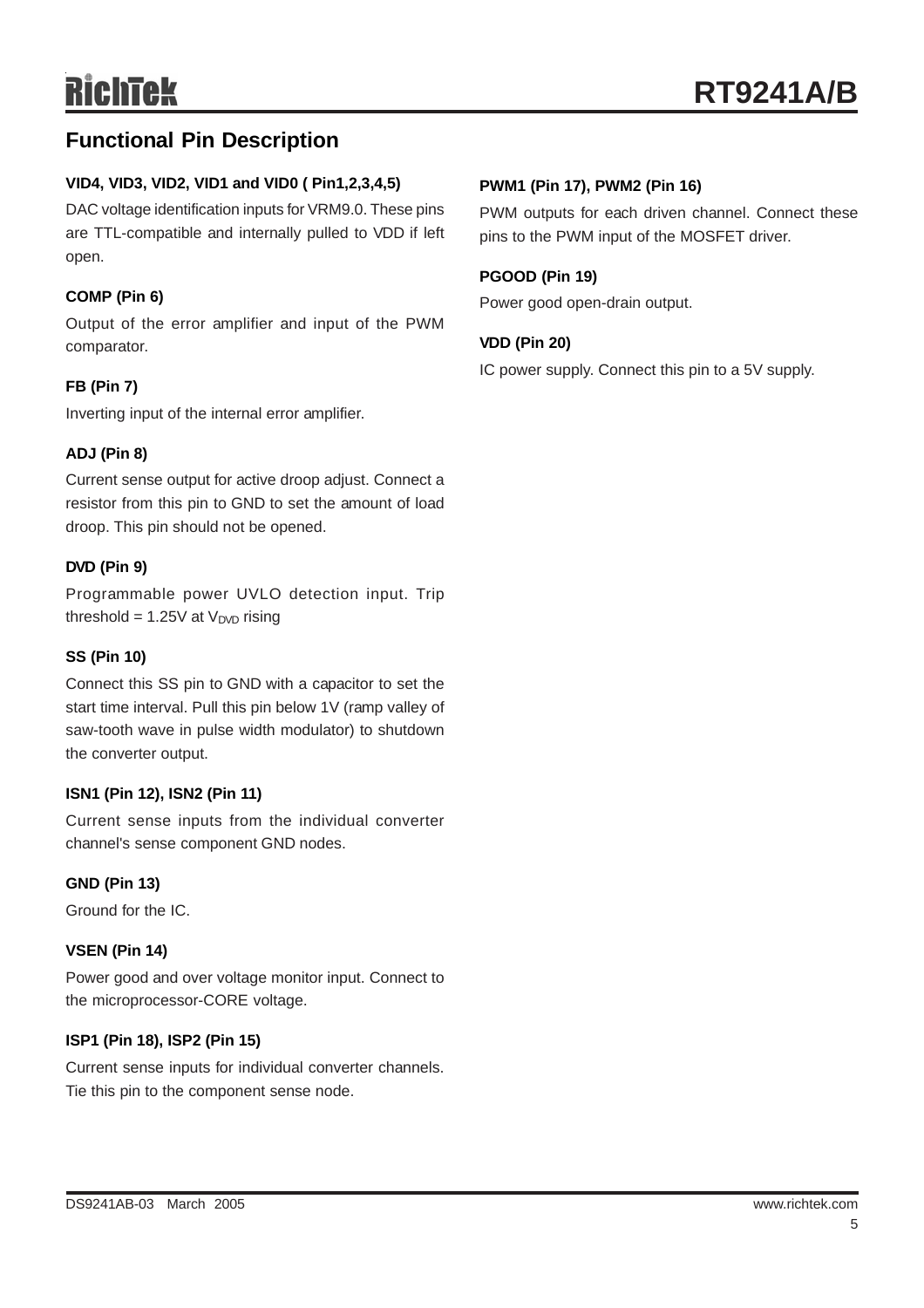|                  | ÷<br><b>Pin Name</b> |                  |              | <b>Nominal Output Voltage</b> |               |  |
|------------------|----------------------|------------------|--------------|-------------------------------|---------------|--|
| VID4             | VID <sub>3</sub>     | VID <sub>2</sub> | VID1         | VID <sub>0</sub>              | <b>DACOUT</b> |  |
| $\mathbf 1$      | $\mathbf{1}$         | $\mathbf{1}$     | $\mathbf 1$  | $\mathbf{1}$                  | Off           |  |
| $\mathbf{1}$     | $\mathbf{1}$         | $\mathbf{1}$     | $\mathbf{1}$ | $\mathbf 0$                   | 1.100V        |  |
| $\mathbf{1}$     | $\mathbf{1}$         | $\mathbf{1}$     | $\pmb{0}$    | $\mathbf{1}$                  | 1.125V        |  |
| $\mathbf{1}$     | $\mathbf{1}$         | $\mathbf{1}$     | $\pmb{0}$    | $\mathbf 0$                   | 1.150V        |  |
| $\mathbf{1}$     | $\mathbf{1}$         | $\mathbf 0$      | $\mathbf{1}$ | $\mathbf{1}$                  | 1.175V        |  |
| $\mathbf{1}$     | $\mathbf{1}$         | $\mathbf 0$      | $\mathbf{1}$ | $\mathbf 0$                   | 1.200V        |  |
| $\mathbf{1}$     | $\mathbf{1}$         | $\pmb{0}$        | $\pmb{0}$    | $\mathbf{1}$                  | 1.225V        |  |
| $\mathbf{1}$     | $\mathbf{1}$         | $\mathbf 0$      | $\pmb{0}$    | $\mathbf 0$                   | 1.250V        |  |
| $\mathbf{1}$     | $\mathsf 0$          | $\mathbf{1}$     | $\mathbf{1}$ | $\mathbf{1}$                  | 1.275V        |  |
| $\mathbf{1}$     | $\pmb{0}$            | $\mathbf{1}$     | $\mathbf{1}$ | $\mathbf 0$                   | 1.300V        |  |
| $\mathbf{1}$     | $\mathsf 0$          | $\mathbf{1}$     | $\pmb{0}$    | $\mathbf{1}$                  | 1.325V        |  |
| $\mathbf{1}$     | $\pmb{0}$            | $\mathbf{1}$     | $\pmb{0}$    | $\mathbf 0$                   | 1.350V        |  |
| $\mathbf{1}$     | $\mathsf 0$          | $\mathbf 0$      | $\mathbf{1}$ | $\mathbf{1}$                  | 1.375V        |  |
| $\mathbf{1}$     | $\pmb{0}$            | $\mathbf 0$      | $\mathbf{1}$ | $\mathbf 0$                   | 1.400V        |  |
| $\mathbf{1}$     | $\mathsf 0$          | $\mathbf 0$      | $\mathbf 0$  | $\mathbf{1}$                  | 1.425V        |  |
| $\mathbf{1}$     | $\pmb{0}$            | $\mathbf 0$      | $\pmb{0}$    | $\mathbf 0$                   | 1.450V        |  |
| $\pmb{0}$        | $\mathbf{1}$         | $\mathbf{1}$     | $\mathbf{1}$ | $\mathbf{1}$                  | 1.475V        |  |
| $\mathsf 0$      | $\mathbf{1}$         | $\mathbf{1}$     | $\mathbf{1}$ | $\mathbf 0$                   | 1.500V        |  |
| $\pmb{0}$        | $\mathbf{1}$         | $\mathbf{1}$     | $\mathbf 0$  | $\mathbf{1}$                  | 1.525V        |  |
| $\mathsf 0$      | $\mathbf{1}$         | $\mathbf{1}$     | $\pmb{0}$    | $\mathbf 0$                   | 1.550V        |  |
| $\pmb{0}$        | $\mathbf{1}$         | $\mathbf 0$      | $\mathbf{1}$ | $\mathbf{1}$                  | 1.575V        |  |
| $\mathsf 0$      | $\mathbf{1}$         | $\mathbf 0$      | $\mathbf{1}$ | $\mathsf 0$                   | 1.600V        |  |
| $\mathsf 0$      | $\mathbf{1}$         | $\mathsf 0$      | $\pmb{0}$    | $\mathbf{1}$                  | 1.625V        |  |
| $\pmb{0}$        | $\mathbf{1}$         | $\pmb{0}$        | $\pmb{0}$    | $\mathsf 0$                   | 1.650V        |  |
| $\pmb{0}$        | $\pmb{0}$            | $\mathbf{1}$     | $\mathbf{1}$ | $\mathbf{1}$                  | 1.675V        |  |
| $\pmb{0}$        | $\mathsf 0$          | $\mathbf{1}$     | $\mathbf{1}$ | $\mathsf 0$                   | 1.700V        |  |
| $\pmb{0}$        | $\pmb{0}$            | $\mathbf{1}$     | $\pmb{0}$    | $\mathbf{1}$                  | 1.725V        |  |
| $\pmb{0}$        | $\pmb{0}$            | $\mathbf{1}$     | $\pmb{0}$    | $\mathsf 0$                   | 1.750V        |  |
| $\pmb{0}$        | $\pmb{0}$            | $\pmb{0}$        | $\mathbf{1}$ | $\mathbf{1}$                  | 1.775V        |  |
| $\boldsymbol{0}$ | $\pmb{0}$            | $\pmb{0}$        | $\mathbf{1}$ | $\mathsf 0$                   | 1.800V        |  |
| $\pmb{0}$        | $\pmb{0}$            | $\pmb{0}$        | $\pmb{0}$    | $\mathbf{1}$                  | 1.825V        |  |
| $\mathbf 0$      | $\mathbf 0$          | $\mathbf 0$      | $\mathbf 0$  | $\mathsf 0$                   | 1.850V        |  |

**Table 1 Output Voltage Program**

Note: (1) 0:Connected to GND (2) 1:Open

6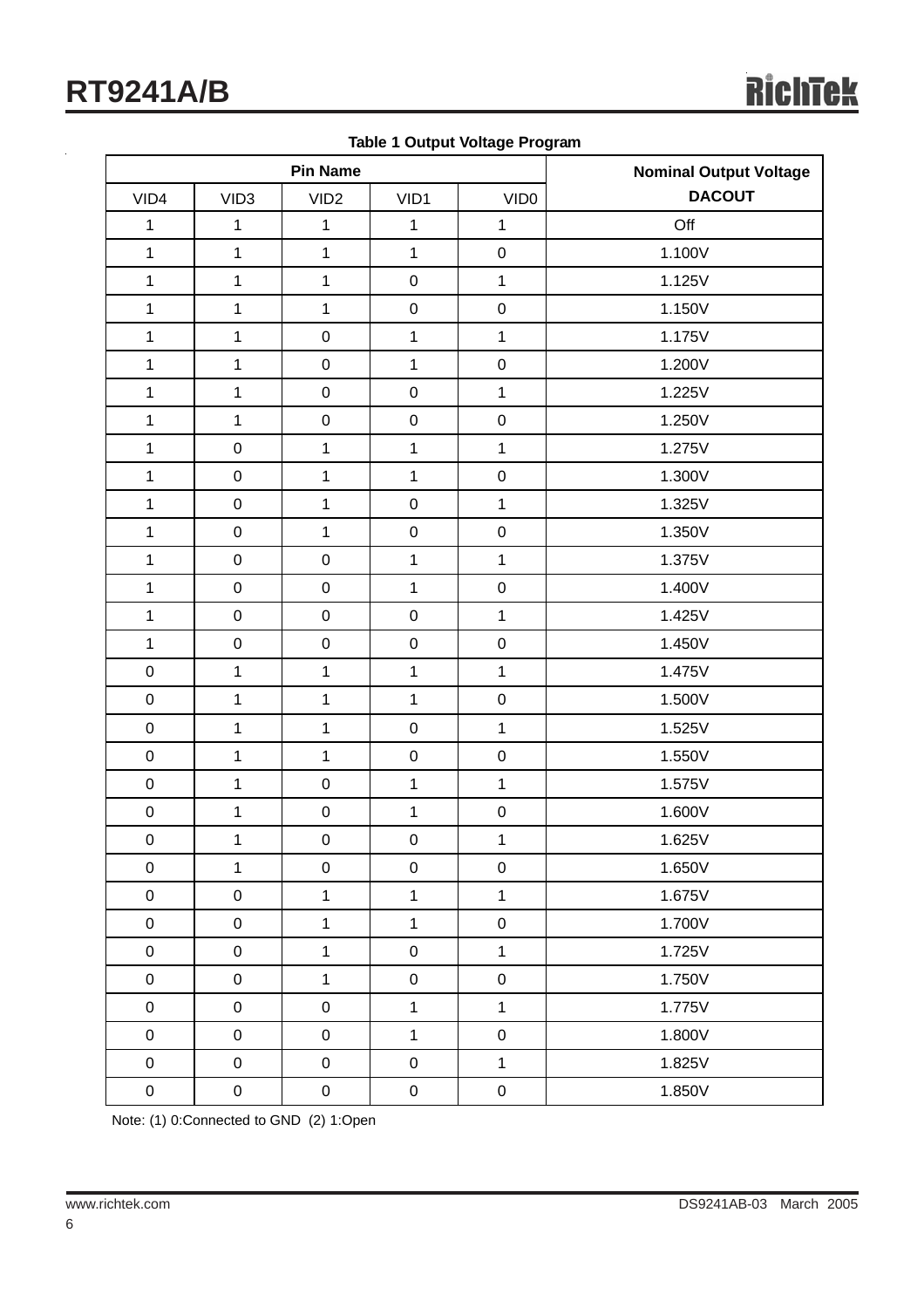# **Absolute Maximum Ratings**

| • Power Dissipation, $P_D @ T_A = 25^{\circ}C$ |  |
|------------------------------------------------|--|
|                                                |  |
| • Package Thermal Resistance                   |  |
|                                                |  |
|                                                |  |
|                                                |  |
|                                                |  |
|                                                |  |

## **Electrical Characteristics**

( $V_{DD}$  = 5V, GND = 0V, T<sub>A</sub> = 25°C, unless otherwise specified)

| <b>Parameter</b>                       |         | <b>Symbol</b>   | <b>Test Conditions</b> | Min            | <b>Typ</b>               | <b>Max</b> | <b>Units</b> |  |
|----------------------------------------|---------|-----------------|------------------------|----------------|--------------------------|------------|--------------|--|
| <b>V<sub>DD</sub> Supply Current</b>   |         |                 |                        |                |                          |            |              |  |
| <b>Nominal Supply Current</b>          |         | l <sub>DD</sub> | PWM 1,2 Open           | --             | 4                        | 10         | mA           |  |
| <b>Power-On Reset</b>                  |         |                 |                        |                |                          |            |              |  |
| V <sub>DD</sub> Rising Threshold       |         |                 |                        | 4.2            | 4.35                     | 4.6        | $\vee$       |  |
| V <sub>DD</sub> Falling Threshold      |         |                 |                        | --             | 3.85                     | --         | V            |  |
| <b>Hysteresis</b>                      |         |                 |                        | 0.2            | 0.6                      | $-$        | V            |  |
| V <sub>DVD</sub> Rising Trip Threshold |         |                 |                        | 1.19           | 1.25                     | 1.31       | $\vee$       |  |
| <b>Oscillator</b>                      |         |                 |                        |                |                          |            |              |  |
|                                        | RT9241A |                 |                        | 170            | 200                      | 230        | kHz          |  |
| Frequency                              | RT9241B |                 | For each phase         | 85             | 100                      | 115        |              |  |
| Ramp Amplitude                         |         |                 |                        | --             | 1.7                      | $-$        | V            |  |
| Ramp Valley                            |         |                 |                        | 1.0            | 1.3                      | --         | V            |  |
| Maximum On Time of Each Channel        |         |                 |                        | 70             | 75                       | 80         | %            |  |
| <b>Reference and DAC</b>               |         |                 |                        |                |                          |            |              |  |
| <b>DACOUT Voltage Accuracy</b>         |         |                 |                        | $-1.0$         | $-$                      | $+1.0$     | $\%$         |  |
| DAC (VID0-VID4) Input Low Voltage      |         |                 |                        | $\overline{a}$ | $\overline{\phantom{a}}$ | 0.8        | $\vee$       |  |
| DAC (VID0-VID4) Input High Voltage     |         |                 |                        | 2.0            | $\overline{\phantom{a}}$ |            | V            |  |
| DAC (VID0-VID4) Bias Current           |         |                 |                        | 20             | 28                       | 36         | μA           |  |
| <b>PWM Controller Error Amplifier</b>  |         |                 |                        |                |                          |            |              |  |
| DC Gain                                |         |                 |                        | $\overline{a}$ | 85                       | -−         | dB           |  |
| <b>Bandwidth</b>                       |         |                 |                        | ۰.             | 10                       | --         | <b>MHz</b>   |  |
| <b>Slew Rate</b>                       |         |                 | $C_L = 10pF$           | ۰.             | 5                        | --         | $V/\mu s$    |  |

*To be continued*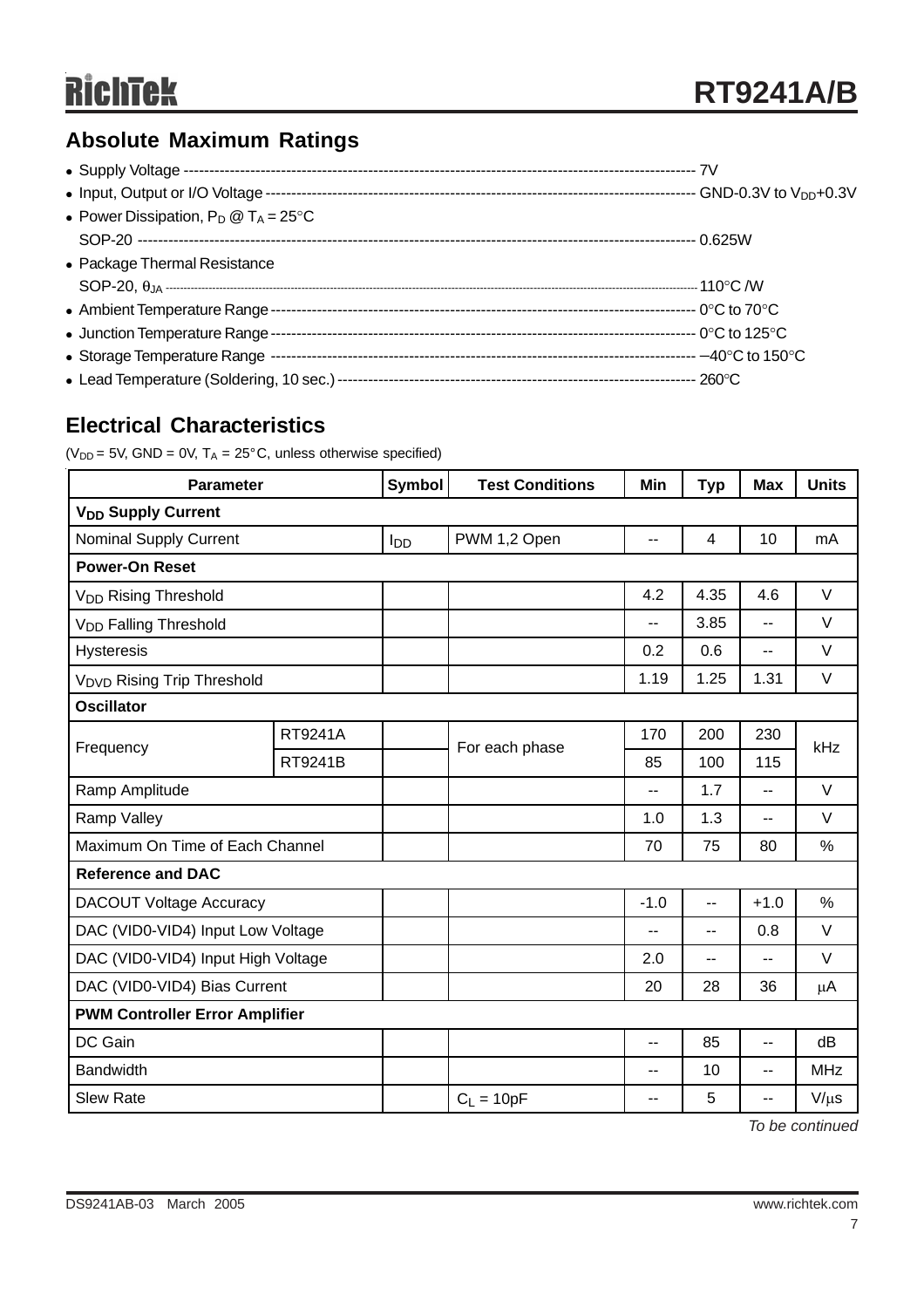# **RT9241A/B**

# **RichTek**

| <b>Parameter</b>                  | <b>Symbol</b> | <b>Test Conditions</b> | Min | <b>Typ</b> | <b>Max</b> | <b>Units</b> |  |  |
|-----------------------------------|---------------|------------------------|-----|------------|------------|--------------|--|--|
| <b>Current Sense GM Amplifier</b> |               |                        |     |            |            |              |  |  |
| ISP 1,2 Full Scale Source Current |               |                        | 50  |            |            | μA           |  |  |
| ISP 1,2 Current for OCP           |               |                        | 70  | 75         | --         | μA           |  |  |
| <b>Protection</b>                 |               |                        |     |            |            |              |  |  |
| <b>SS Current</b>                 |               | $V_{SS} = 1V$          | 8   | 13         | 18         | μA           |  |  |
| Over-Voltage Trip (VSEN/DACOUT)   |               |                        | 118 | 122        | 126        | %            |  |  |
| <b>Power Good</b>                 |               |                        |     |            |            |              |  |  |
| Upper Threshold (VSEN/DACOUT)     |               | <b>VSEN Rising</b>     | 106 | 110        | 114        | %            |  |  |
| Lower Threshold (VSEN/DACOUT)     |               | <b>VSEN Rising</b>     | 86  | 90         | 94         | $\%$         |  |  |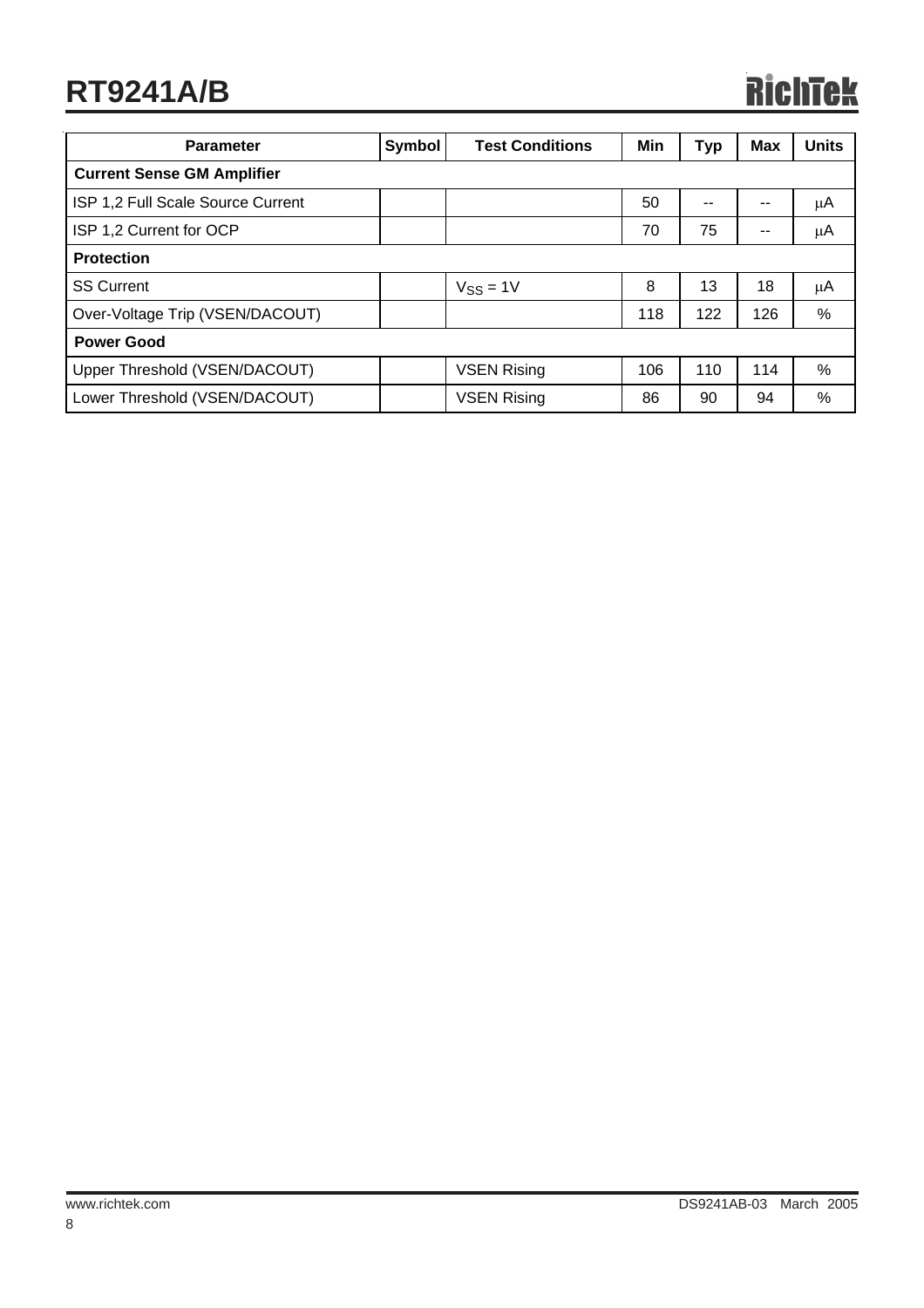# **Typical Operating Characteristics**







123456  $V_{DD}$  (V)





**Two-Phase Converter without Current Sharing**





DS9241AB-03 March 2005 www.richtek.com

0 0.2 0.4 0.6 0.8 1 1.2 1.4 1.6

VCORE<sup>(V)</sup>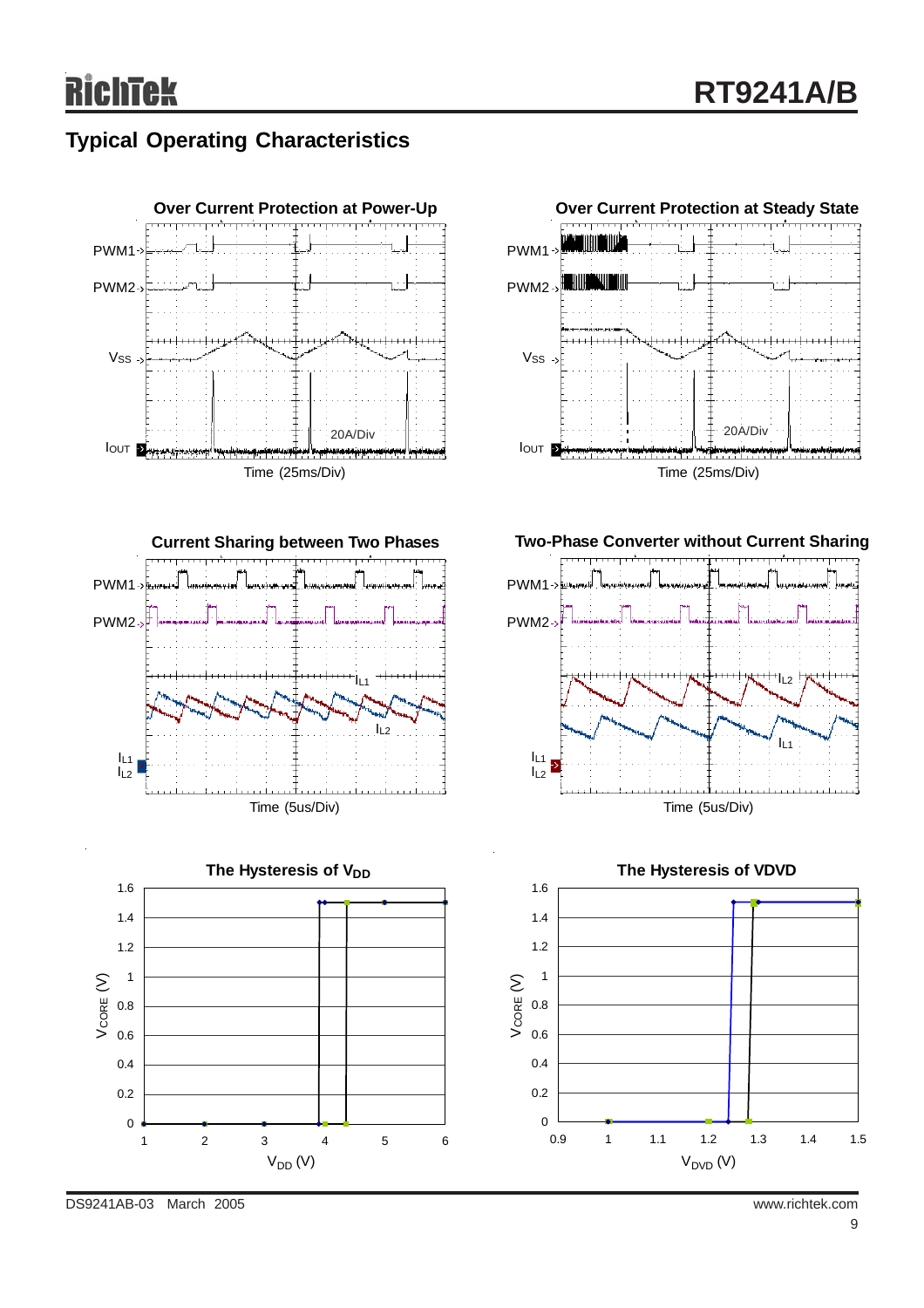# **Simplified Block Diagram Control Loops for a Two Phase Converter**

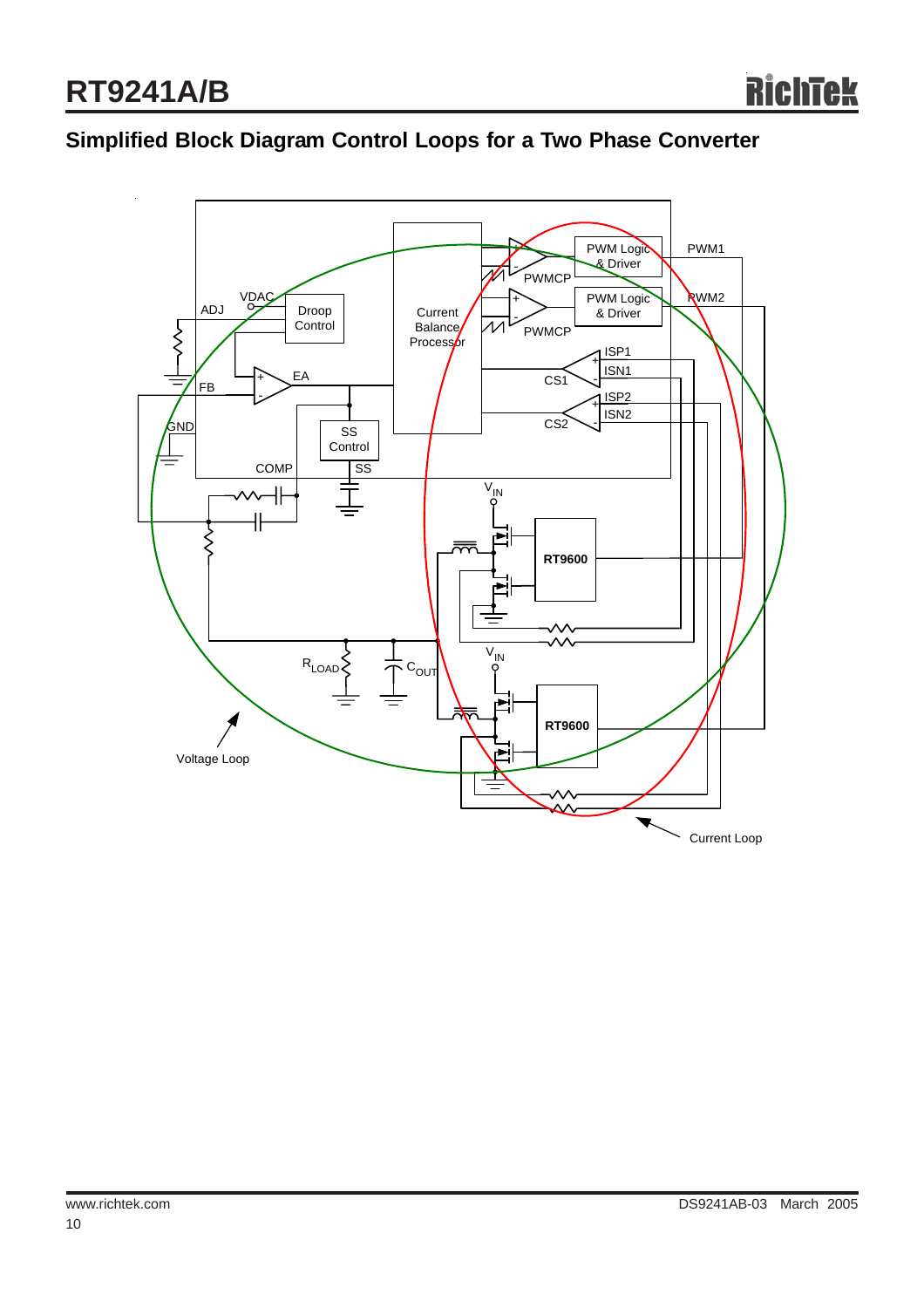### **Application Information**

RT9241A/B is a two-phase DC/DC controller that precisely regulates CPU core voltage and balances the current of different power channels. The converter consists of RT9241A/B and its companion MOSFET driver provide high quality CPU power and all protection function to meet the requirement of modern VRM.

### **Voltage control**

The reference of  $V_{\text{CORE}}$  is provided by a 5-bit DAC of VRM9.0 specification. Control loop consists of error amplifier, two-phase pulse width modulator, driver and power components. Like conventional voltage mode PWM controller, the output voltage is locked at the  $V_{RFF}$ of error amplifier and the error signal is used as the control signal  $V_C$  of pulse width modulator. The PWM signals of different channels are generated by comparison of EA output and split-phase saw-tooth wave. Power stage transforms  $V_{IN}$  to output by PWM signal on-time ratio.

#### **Current balance**

RT9241A/B senses the current of low side MOSFET in each synchronous rectifier when it is conducting for channel current balance and droop tuning. The differential sensing GM amplifier converts the voltage on the sense component (can be a sense resistor or the  $R_{DS(ON)}$  of the low side MOSFET) to current signal into internal balance circuit. The current balance circuit sums and averages the current signals then produces the balancing signals injected to pulse width modulator. If the current of some power channel is greater than average, the balancing signal reduces the output pulse width to keep the balance.

#### **Load droop**

The sensed power channel current signals regulate the reference of DAC to form a output voltage droop proportional to the load current. The droop or so call "ctive voltage positioning" can reduce the output voltage ripple at load transient and the LC filter size.

### **Fault detection**

The chip detects  $V_{\text{CORF}}$  for over voltage and power good detection. The "hiccup mode" operation of over current protection is adopted to reduce the short circuit current. The in-rush current at the start up is suppressed by the soft start circuit through clamping the pulse width and output voltage.

#### **MOSFET driver detection and converter start up**

RT9241A/B interface with companion MOSFET driver (like RT9600 or HIP660X series) for correct converter initialization. The tri-phase PWM output (high, low, high impedance) pins sense the interface voltage at IC POR acts (both  $V_{DD}$  and  $V_{DVD}$  trip). The channel is enabled if the pin voltage is 1.2V less than  $V_{DD}$ . Please tie the both PWM output to driver input for correct converter startup.

### **Current sensing setting**

RT9241A/B senses the current of low side MOSFET in each synchronous rectifier when it is conducting for channel current balance and droop tuning. The differential sensing GM amplifier converts the voltage on the sense component (can be a sense resistor or the  $R_{DS(ON)}$  of the low side MOSFET) to current signal into internal circuit (see Figure 1).



Figure 1. Current Sense Circuit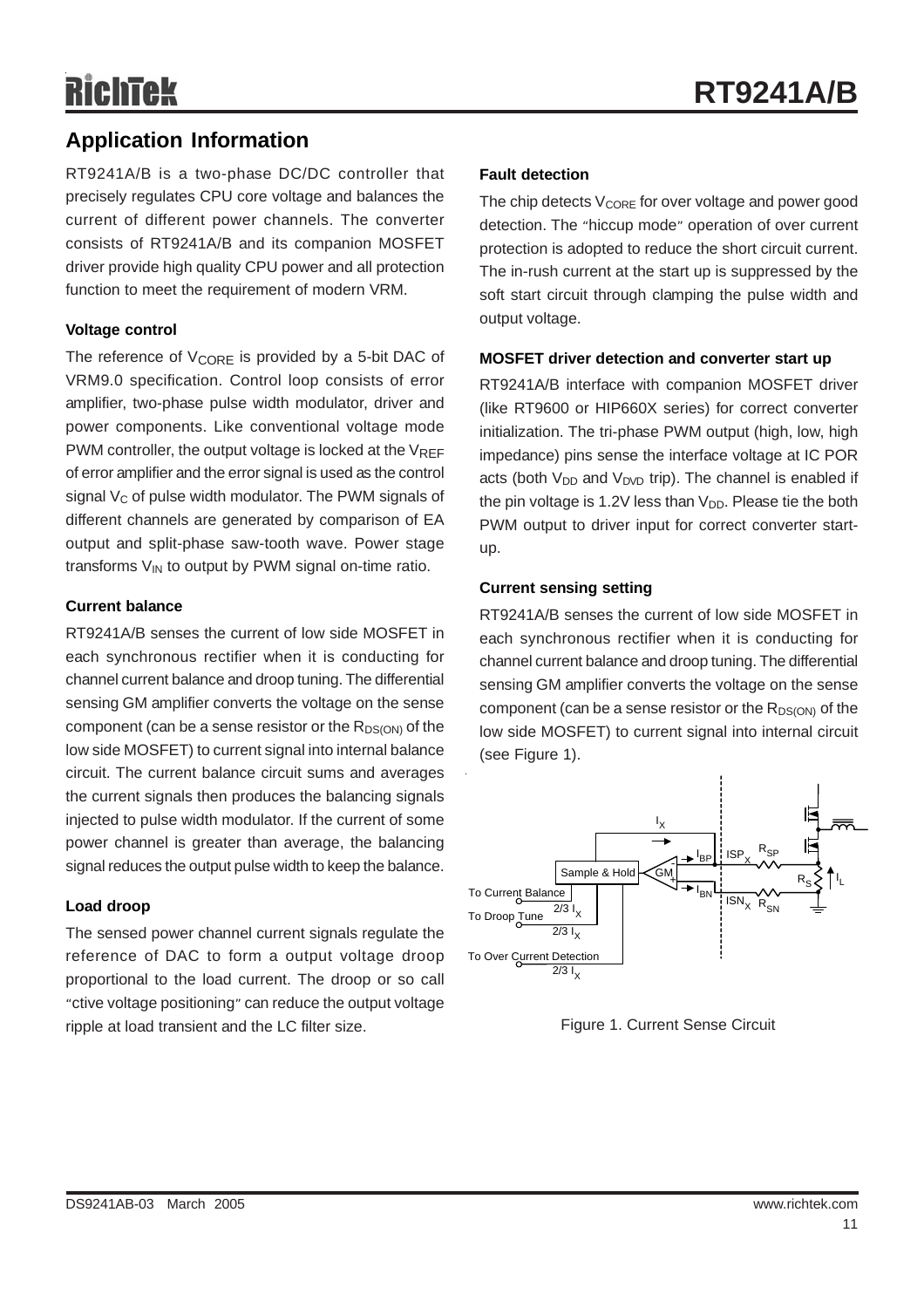The sensing circuit gets  $I_x = \frac{I_x \times R_s}{R}$  by local feedback.  $R_{SP} = R_{SN}$  to cancel the voltage drop caused by GM amplifier input bias current.  $I_X$  is sampled and held just before low side MOSFET turns off (See Figure 2). Therefore,

$$
I_{X(S/H)} = \frac{I_{L(S/H) \times RS}}{R_{SP}} \qquad I_{L(S/H)} = I_{L(AVG)} - \frac{V_{O}}{L} \times \frac{T_{OFF}}{2}
$$
  
TOFF =  $(\frac{V_{IN} - V_{O}}{V_{IN}}) \times T_{S}$ , for switching

period =  $T_S$ 





Figure 2. Inductor Current and PWM Signal

### **Droop tuning**

The S/H current signals from power channels are injected to ADJ pin to create droop voltage.

$$
VADJ = RADJ \times \frac{2}{3} \Sigma Jx
$$

The DAC output voltage decreases by  $V_{ADJ}$  to form the VCORE load droop(see Figure 3).



Figure 3. Droop Tune Circuit

### **Protection and SS function**

For OVP, the RT9241A/B detects the  $V_{\text{CORF}}$  by  $V_{\text{SFN}}$  pin. Eliminate the parasitic delay and noise influence on the PCB path for fast and accurate detection. The trip point of OVP is 120% of normal output level. The PWM outputs are pulled low to turn on the low side MOSFET and turn off the high side MOSFET of the synchronous rectifier at OVP. The OVP latch can only be reset by  $V_{DD}$  or  $V_{DVD}$ restart power on reset sequence. The PGOOD detection trip point of  $V_{\text{CORE}}$  is  $\pm 8\%$  out of the normal level. The  $PGOOD$  open drain output pulls low when  $V_{OCRE}$  exceeds the range.

Soft start circuit generates a ramp voltage by charging external capacitor with 10uA current after IC POR acts. The PWM pulse width and  $V_{\text{CORE}}$  are clamped by the rising ramp to reduce the in-rush current and protect the power components.

OCP is triggered if one channel S/H current signal I<sub>x</sub>> 75uA. Controller forces PWM output latched at high impedance to turn off both high and low side MOSFET in the power stage and initial the hiccup mode protection. The SS pin voltage is pulled low with a 10µA current after it is less than 90%  $V_{DD}$ . The converter restarts after SS pin voltage < 0.2V. Three times of OCP disable the converter and only release the latch by POR acts (see Figure 4).



Figure 4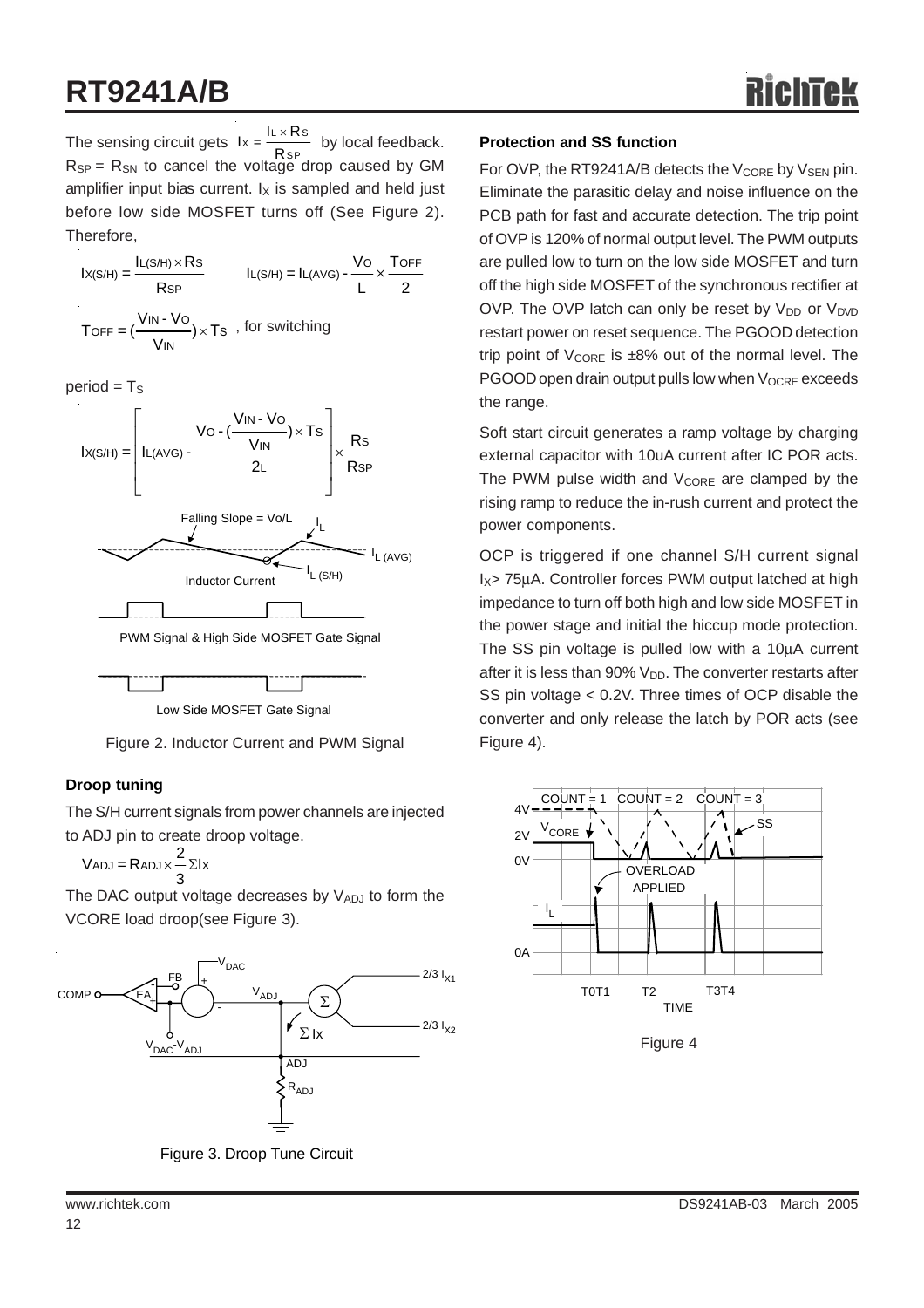# **Two-Phase Converter and Components Function Grouping**



### **Design Procedure Suggestion**

### **Voltage loop setting**

- a.Output filter pole and zero (Inductor, output capacitor value & ESR)
- b.Error amplifier compensation network

### **Current loop setting**

a.Over current protection trip point setting by GM amplifier S/H current(current sense component Ron, ISPx & ISNx pin external resistor value, keep ISPx current = 75µA at OCP condition)

#### **VRM load line setting**

- a.Droop amplitude (ADJ pin resistor)
- b.No load offset (additional resistor in compensation network)

### **Power sequence & SS**

DVD pin external resistor and SS pin capacitor

PCB layout

a.Kelvin sense for current sense GM amplifier input

b.Refer to layout guide for other item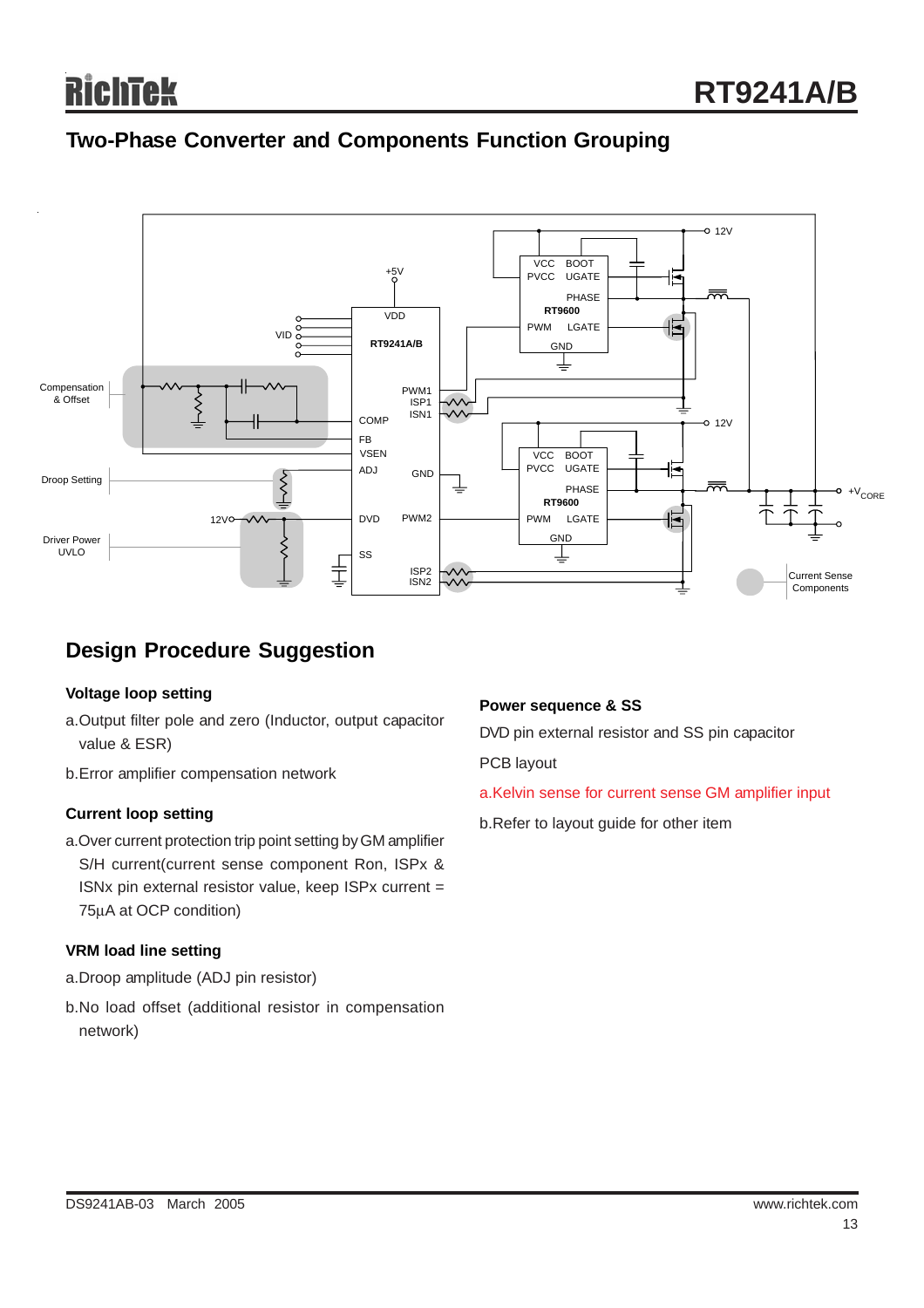# **Design Example for RT9241A**

Two phase converter  $V_{\text{CORE}} = 1.5V$ ,  $V_{\text{IN}} = 12V$ , full load current =  $40$ Amp, droop voltage at full load =  $120$ mV, OCP trip point for each power stage = 30Amp (at Sample/ Hold), low side MOSFET  $R_{DS(ON)} = 6m\Omega$  at room temperature,  $L = 2\mu H$ ,  $C_{\text{OUT}} = 9000\mu F$ , capacitor  $ESR = 2m\Omega$ .

#### 1.Compensation setting

a. Modulator Gain, Pole and Zero

 Modulator Gain = saw-tooth wave amplitude  $V_{\text{RAMP}} = 1.7V$ , IN RAMP V V

modulator Gain = 8.6 = 18.7dB

LC filter pole = 
$$
\frac{1}{2\pi\sqrt{LC}}
$$
 = 1.2kHz  
ESR zero =  $\frac{1}{2}\pi$ CRESR = 8.8kHz

b. EA compensation network

Use type 2 compensation scheme (see Figure5)

 $R_1 = 2.4K\Omega$ ,  $R_2 = 24KΩ$ , C<sub>1</sub> = 6.6nF, C<sub>2</sub> = 33pF, get F<sub>Z</sub> = 1kHz,  $Fp = 200$ kHz, mid-band Gain =  $10 = 20$ dB, modulator asymptotic Bode plot of EA compensation and PWM loop Gain Bode shown as Figure 6.  $z = \frac{z}{2\pi R2C_1}$   $FP = \frac{C1}{2\pi R2C_1}$  $Fz = \frac{1}{2\pi R_2 C_1}$   $FP = \frac{1}{2\pi R_2(\frac{C1 \times C2}{C1 + C2})}$ 2 1 R R



Figure 5. EA Compensation Network



Figure 6. Asymptotic Bode Plot of PWM Loop Gain

2.Over Current Protection setting

OCP trip point current = 30A (at Sample/Hold),

 $IX = \frac{RDS(ON) \times 30A}{R} = 75\mu A$ ,  $R_{ISP} = 2.4K\Omega$ R SP Take the temperature rising for consideration, if MOSFET working temperature =  $70^{\circ}$ C and the temperature coefficient = 5000ppm/ $\degree$ C, R<sub>ISP</sub>(70 $\degree$ C) = R<sub>ISP</sub>(27 $\degree$ C)  $\times$  ${R_{DS(ON)}(70°C)/R_{DS(ON)}(27°C)} = 1.75K\Omega$ 

3.Droop setting

Full load current of each power channel =  $40A/2$  = 20Amp, the ripple current =  $\Delta I_L$  =

$$
5\mu s \times \frac{1.5V}{2\mu H} \times (1 - \frac{1.5V}{12V}) = 3.28A
$$
  
, load current at S/H 20A -  $\frac{\Delta I L}{2}$  = 18.36A  
= Ix(MAX) =  $\frac{RDS(ON) \times 18.36A}{RISP}$ 

, GM Amp S/H,  $R_{\text{ISP}} = R_{\text{ISN}} = 2.4 \text{K}\Omega$ ,  $I_{X(\text{MAX})} = 46 \mu\text{A}$ , required Droop =  $120 \text{mV} = 46 \mu\text{A} \times 2 \times 2/3 \times R_{ADJ}$  $R_{ADJ} = 1.97K\Omega$ .

Take the temperature rising for consideration, we just modify R<sub>ISP</sub> like OCP setting.

4.SS capacitor

 $C_{SS} = 0.1 \mu F$  is the suitable value for most application.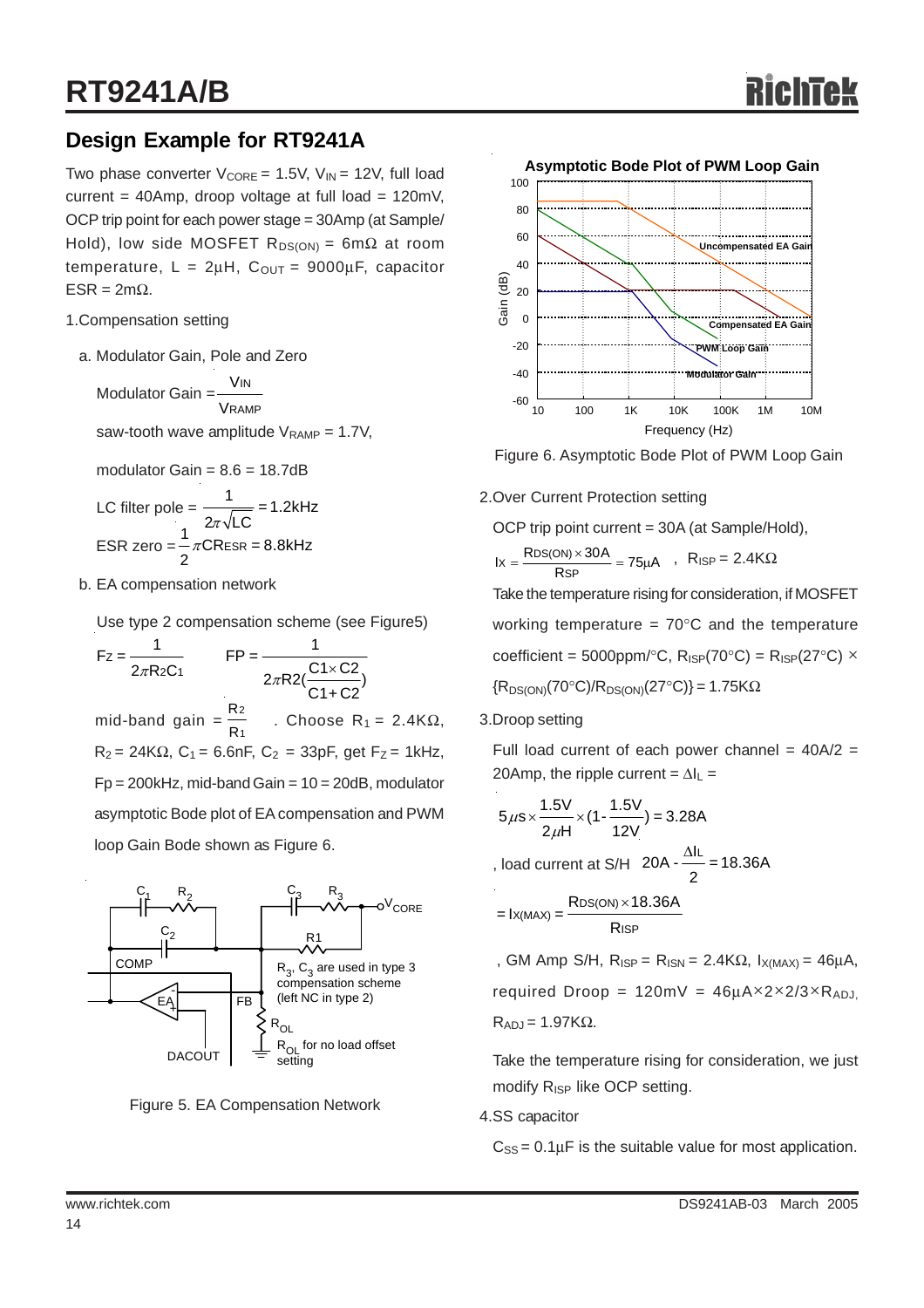# **Layout Guide**

### **Layout Guide**

Place the high-power switching components first, and separate them from sensitive nodes.

1.Most critical path: the current sense circuit is the most sensitive part of the converter. The current sense resistors tied to ISP1,2 and ISN1,2, should be located not more than 0.5 inch from the IC and away from the noise switching nodes. The PCB trace of sense nodes should be parallel and as short as possible. Kelvin connection of the sense component (additional sense resistor or MOSFET  $R_{DS(ON)}$  ensures the accurate stable current sensing.

No Kelvin sense, no guarantee for stable operation!

Switching ripple current path:

- a.Input capacitor to high side MOSFET
- b.Low side MOSFET to output capacitor
- c.The return path of input and output capacitor
- d.Separate the power and signal GND
- e.The switching nodes (the connection node of high/ low side MOSFET and inductor) is the most noisy points. Keep them away from sensitive small-signal node.
- f.Reduce parasitic R, L by minimum length, enough copper thickness and avoiding of via.
- 2.MOSFET driver should be close to MOSFET
- 4.The compensation, bypass and other function setting components should be near the IC and away from the noisy power path.



Figure.7 Power Stage Ripple Current Path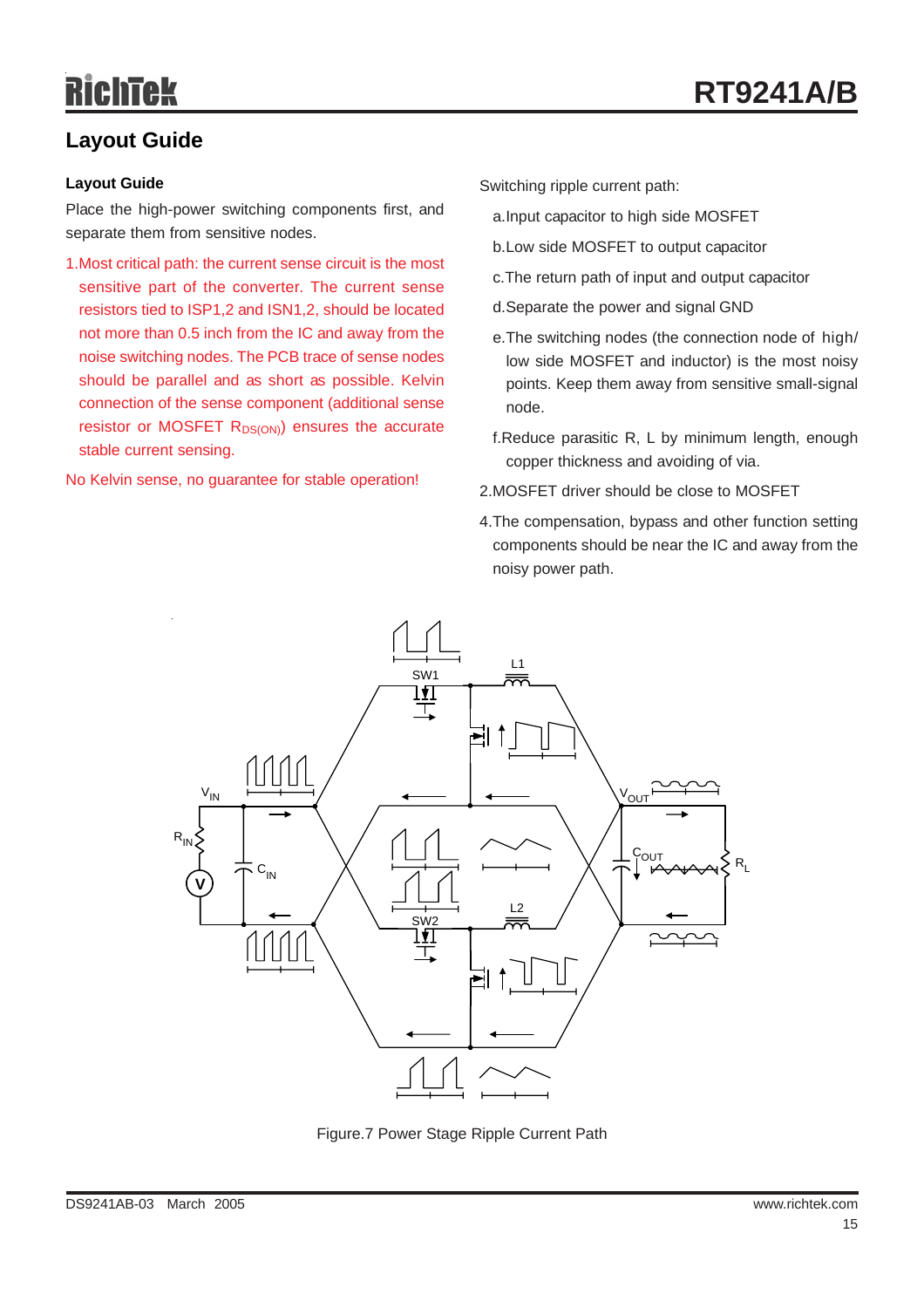

Figure.8 Layout Consideration